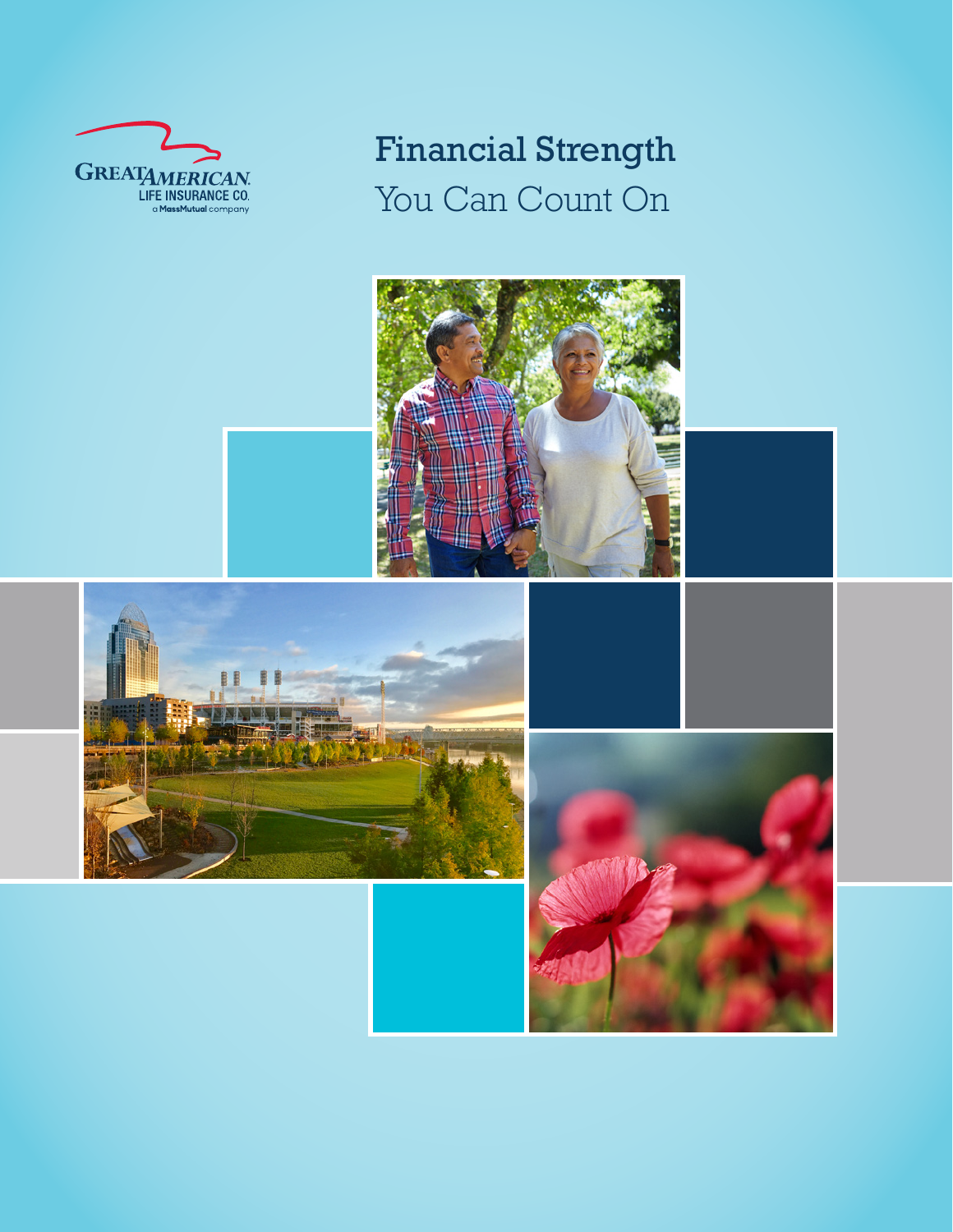## Our Simple Promise To You

When you purchase an annuity, you are taking an important step to help make your retirement dreams a reality. With medical advances in health care leading to increased longevity, it's possible your retirement may last longer than 30 years. That's why it's important to work with a company that has long-term financial strength and a reputation for success.

At Great American Life Insurance Company®, we understand the importance of your retirement security. Our simple promise to you: superior service and annuities that are easier to understand.





### Great American Life has six decades of experience.

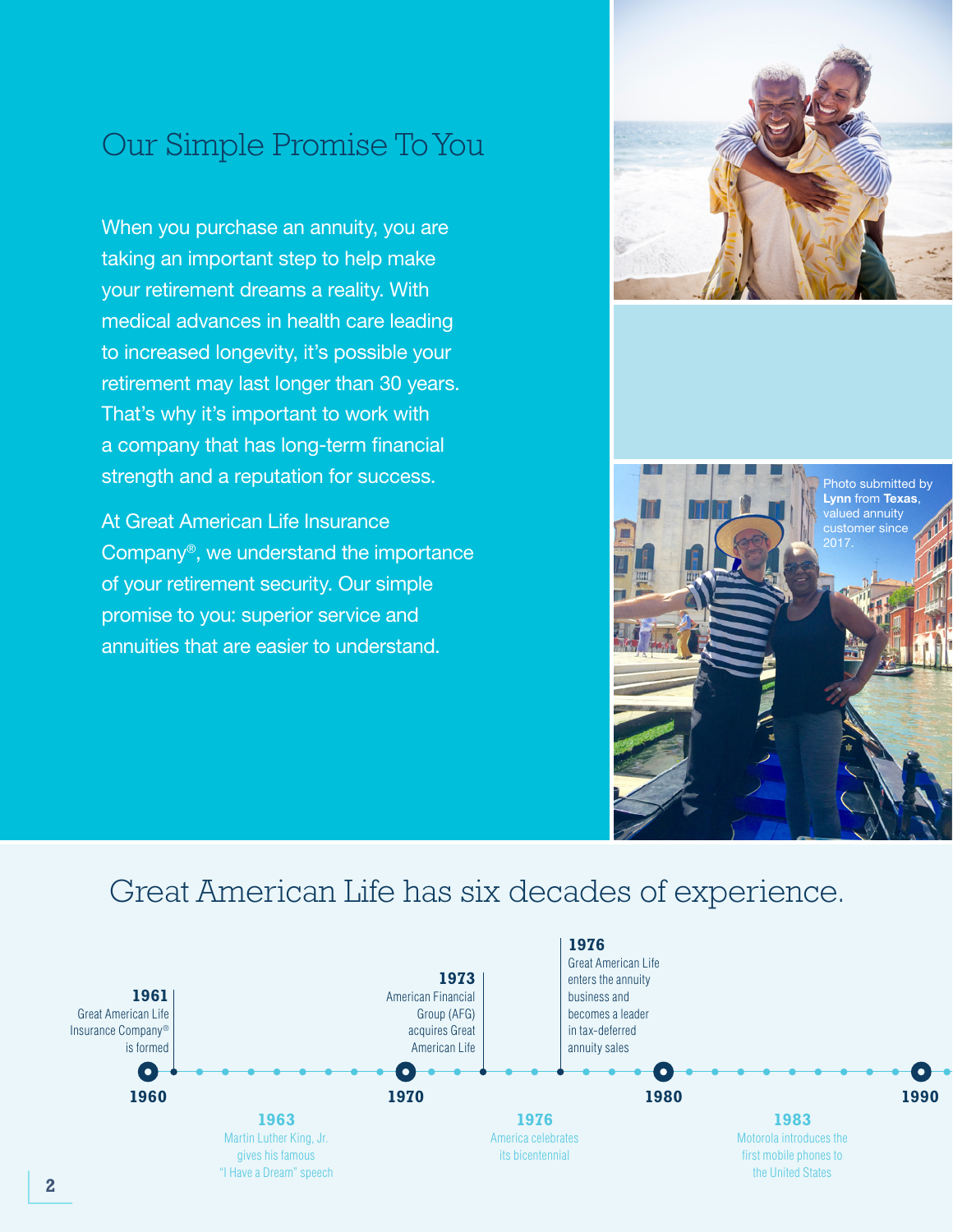#### An annuity product specialist

Finding a product that fits your personal situation and long-term goals is important. Great American Life focuses on providing simple annuity products designed with your retirement needs in mind. Whether it's protecting your hard-earned nest egg, receiving guaranteed income or providing for your loved ones, our products can get you on the road to reaching your retirement goals.

#### A MassMutual company

We are proud to be a subsidiary of MassMutual, one of the largest life insurance companies in the U.S. As a MassMutual company, we take a long-term approach to managing our business that is focused on delivering value to our customers while maintaining among the highest level of financial strength.

Since 2000, we have paid more than \$9 billion in guaranteed income benefits to our valued contract owners, including more than \$1 billion in 2020.<sup>1</sup>



### And a long history of helping people reach their goals.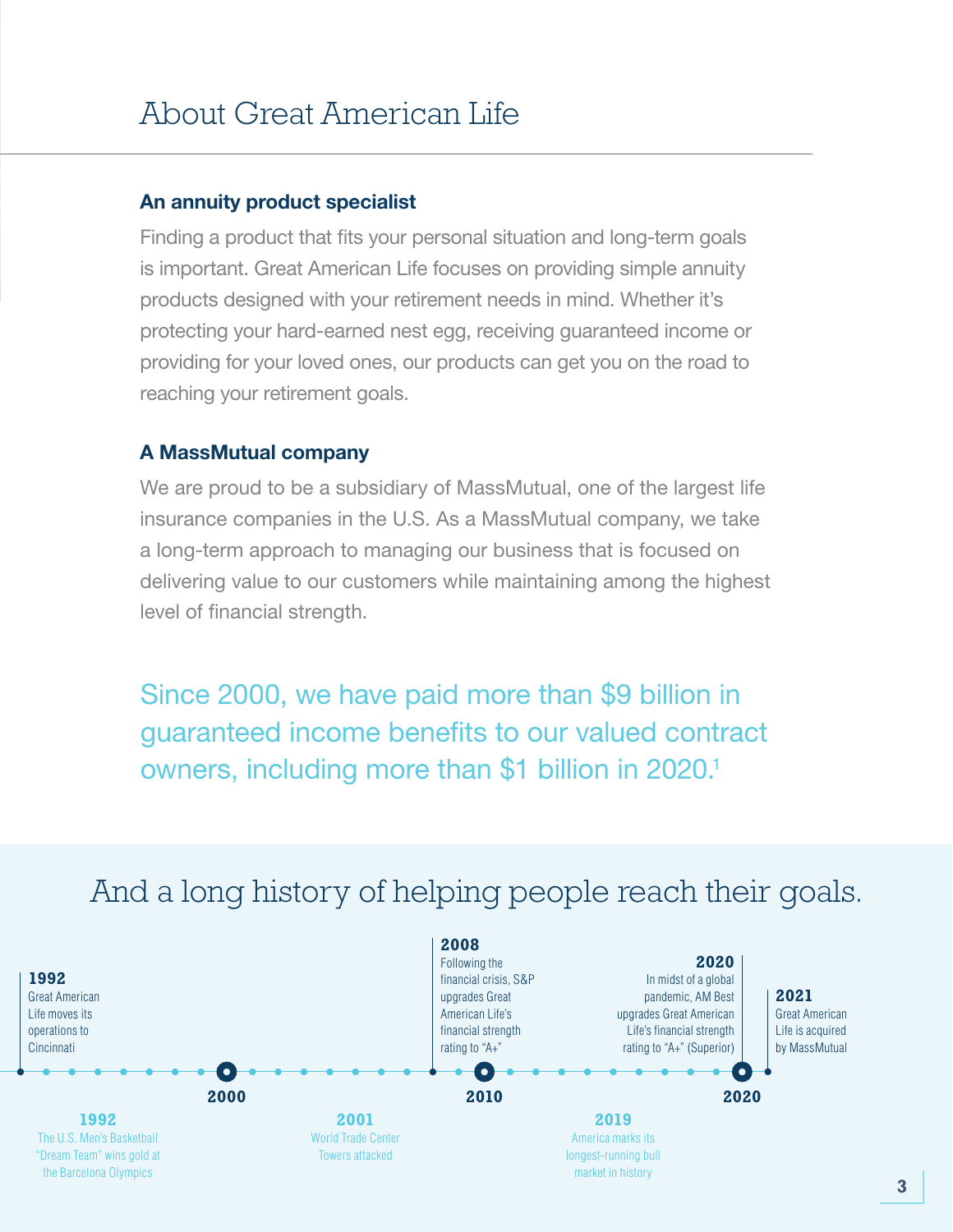## A Company You Can Count On

Third-party agencies regularly evaluate insurance companies' stability and award financial strength ratings. These ratings indicate the insurer's ability to fulfill its financial obligations to consumers.

You are choosing a company with a long history of financial strength. While many insurance companies have seen their ratings fluctuate, Great American Life received:

- $\rightarrow$  An upgrade to "A+" by AM Best in 2020
- ▶ Two upgrades since 2007, now at "A+," by Standard & Poor's

We are proud to have received an "A" or higher rating by AM Best for more than 40 consecutive years. This rating indicates an "excellent ability to meet our ongoing obligations to policyholders."



### Ratings at a glance<sup>2</sup>

- > AM Best: "A+" (Superior)
- > Standard & Poor's: "A+"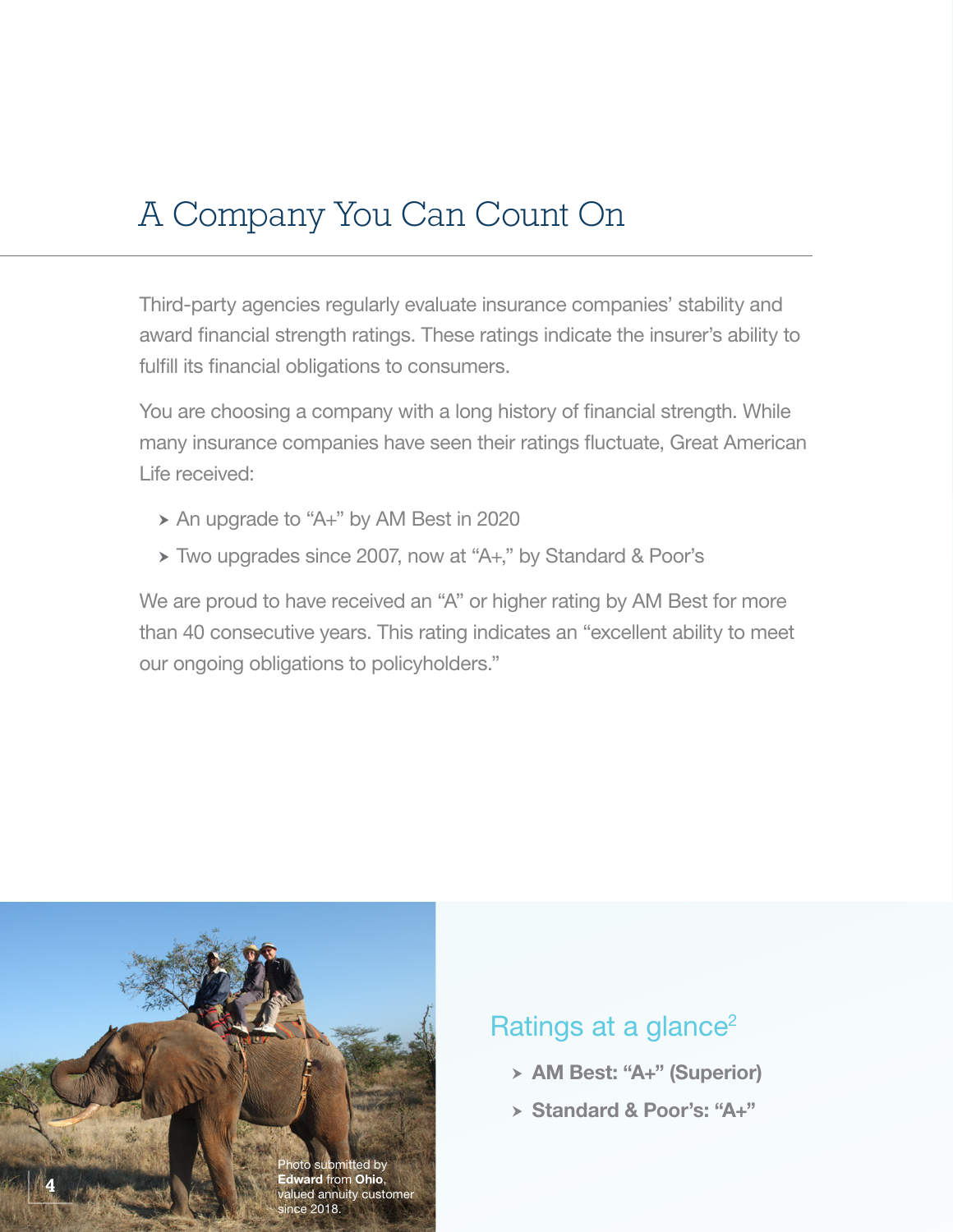### Three Simple Keys To Success

The key achievements that have helped us maintain our strong ratings include:

#### Solid operating performance

In the last decade, our gross annuity premiums have more than tripled to \$41.2 billion.<sup>3</sup> This tremendous premium growth demonstrates our continuing commitment to providing annuity products that can help you reach your long-term goals.

#### Continued record levels of capital

Great American Life has the financial backing to continue to grow and weather the inevitable swings in the financial marketplace. All insurers are required to maintain a minimum level of risk-based capital to support business operations while writing contracts. Our risk-based capital level significantly exceeds the requirement. Maintaining strong capital positions means that we will be here to serve you in the long run.

#### A long-term investment approach

Great American Life is one of the most conservatively managed annuity providers in the marketplace. Fixed income investments comprise approximately 87 percent of invested assets, compared to the insurance industry average of approximately 78 percent.<sup>6</sup>





#### Our distribution of invested assets creates a low risk and stable profile

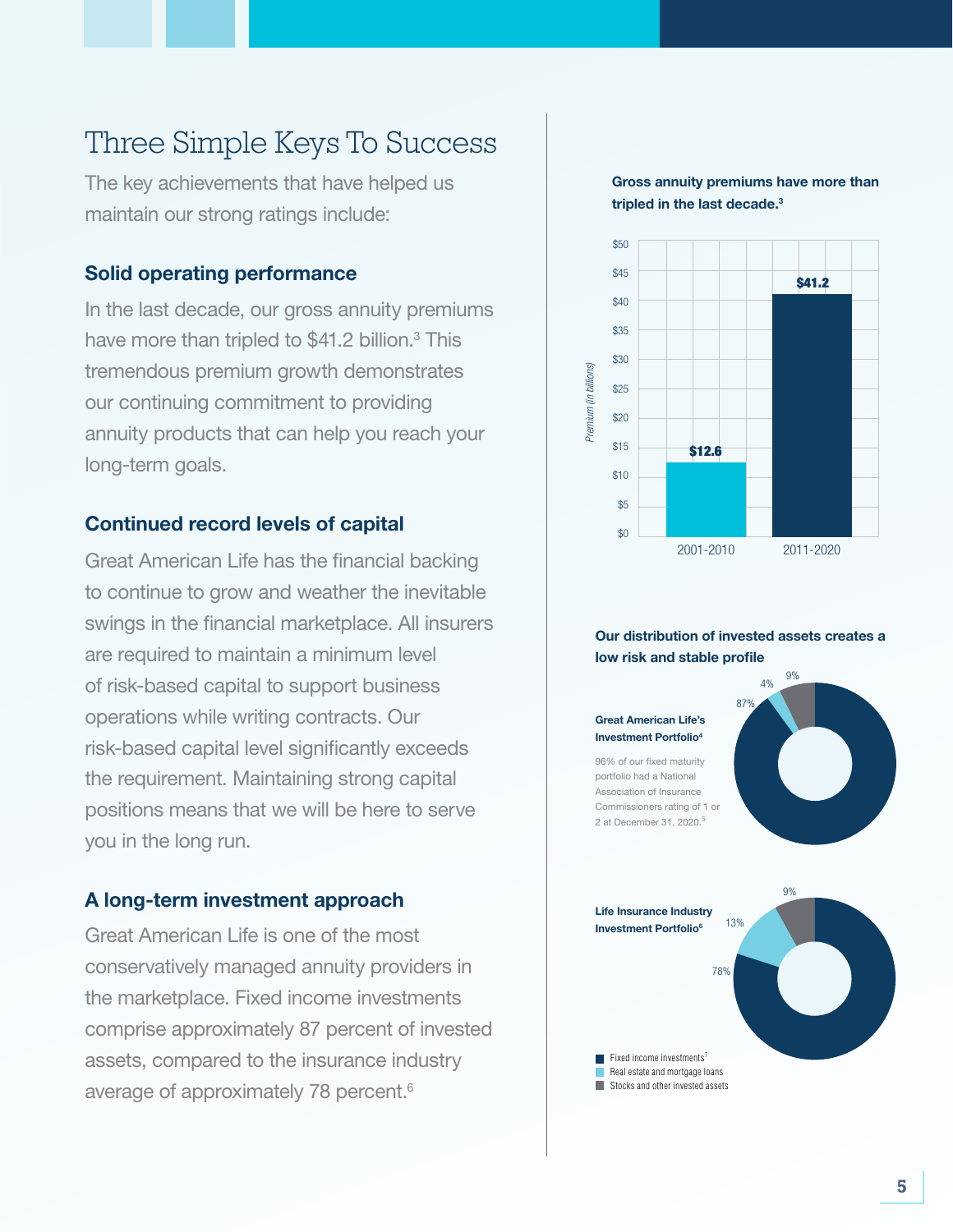# Great American Life. It Pays To Keep Things Simple.®

#### Why choose Great American Life?

As a leading provider of annuities, Great American Life Insurance Company is committed to helping people plan for a secure retirement. We offer a level of financial strength that our customers can count on. We are a wholly owned subsidiary of MassMutual, one of the largest life insurance companies in the U.S., founded in 1851.

#### Our simple promise

When it comes to planning for your future, we believe it pays to keep things simple. From the products we offer to the service we provide, we make things as easy as possible. Whenever you have a question, we're only a phone call away. It's part of our simple promise to you: superior service and annuities that are easier to understand.

Hundreds of thousands of people have entrusted a piece of their retirement to Great American Life. Let us help you reach your goals, too.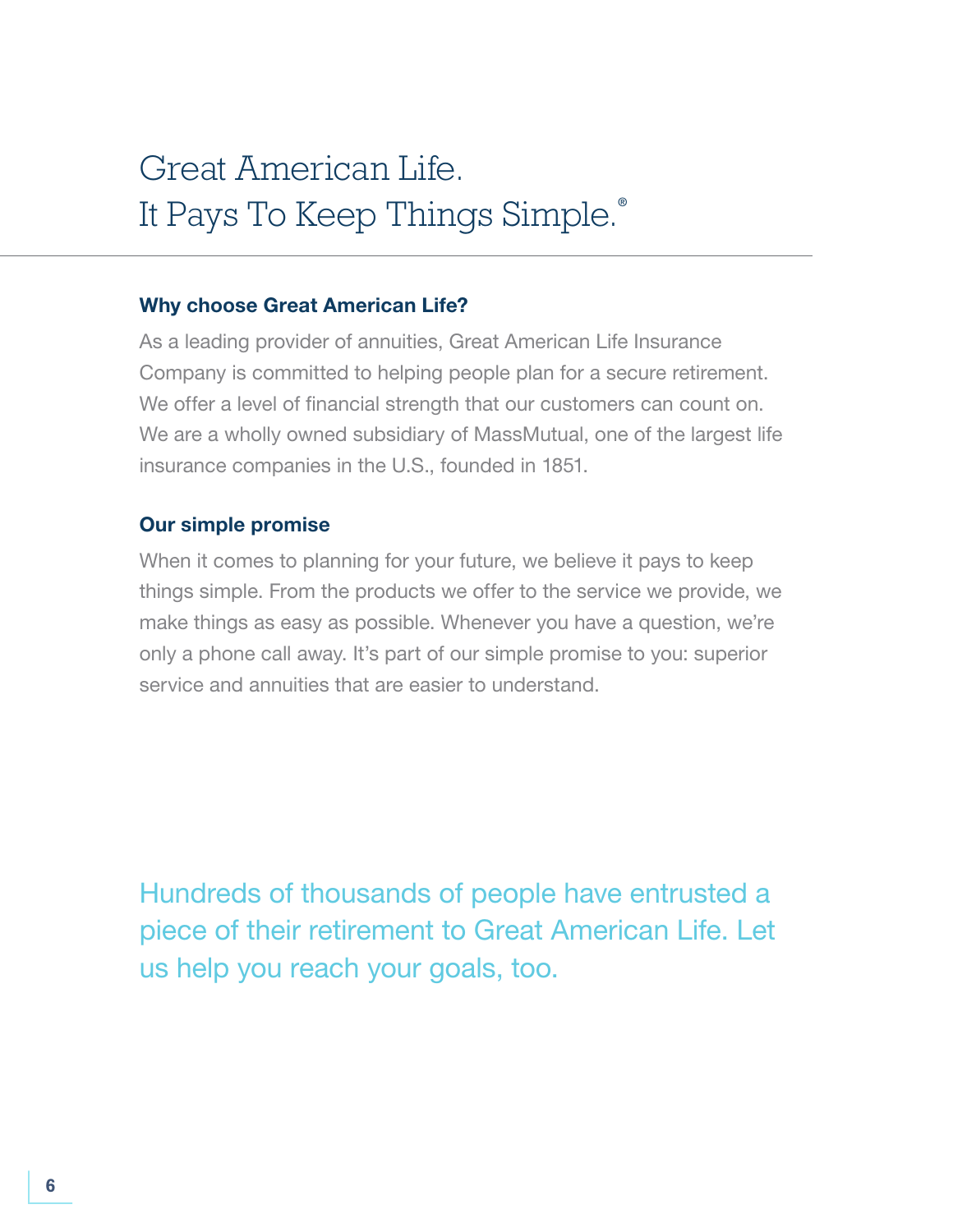

Cincinnati, Ohio: Home of Great American Life Insurance Company

# Backed by MassMutual

Great American Life was acquired by MassMutual in 2021. MassMutual was drawn to our company because of our continuing growth as a leading annuity provider and long-standing reputation for providing superior customer service.

We continue to operate as an independent subsidiary of MassMutual, which allows us to stay focused on serving the unique needs of our customers, while leveraging the investment capabilities and financial strength of MassMutual.

Great American Life is headquartered in Cincinnati, Ohio, where we've proudly operated for nearly 30 years.

### Learn more at GAIGannuities.com